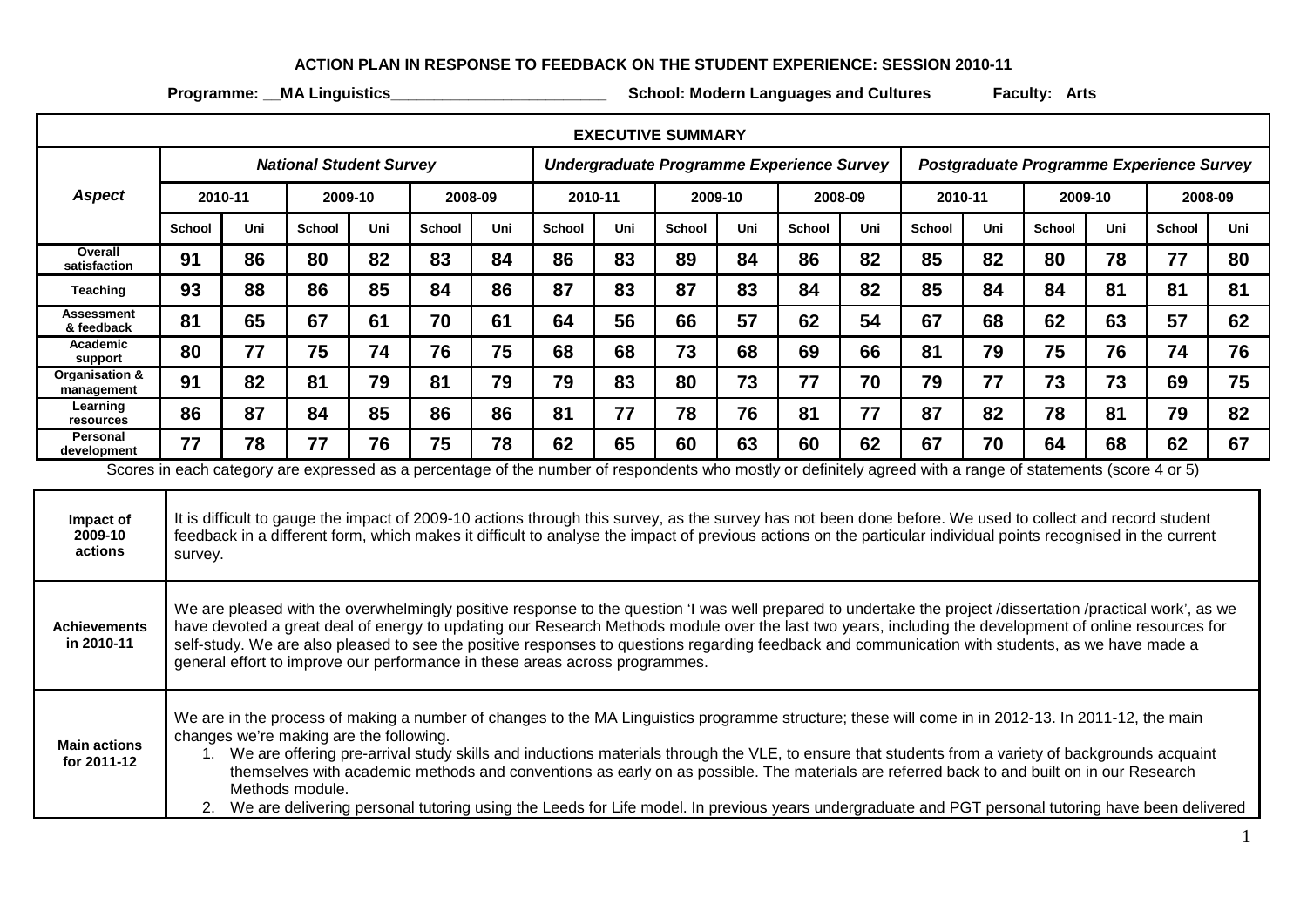| using different models.<br>3. We are for the first time offering an online student handbook, in line with other online handbooks offered across SMLC. |
|-------------------------------------------------------------------------------------------------------------------------------------------------------|
|                                                                                                                                                       |

The School's full action plan may be accessed via the following link: [www.lts.leeds.ac.uk/respondingtoyourfeedback/school.html](http://www.lts.leeds.ac.uk/respondingtoyourfeedback/school.html)

## **ACTION PLAN IN RESPONSE TO FEEDBACK ON THE STUDENT EXPERIENCE: SESSION 2010-11**

**Programme:** MA Linguistics **School:** Modern Languages and Cultures **Faculty:** Arts

| Aspect                            | Progress with actions in response to 2009-10<br>feedback and indication of impact                                                                                                                                                                                                                                 | Issues raised in 2010-11 feedback                        | Planned response in 2011-12                                                                                                                                                                                                                                                                                                   |
|-----------------------------------|-------------------------------------------------------------------------------------------------------------------------------------------------------------------------------------------------------------------------------------------------------------------------------------------------------------------|----------------------------------------------------------|-------------------------------------------------------------------------------------------------------------------------------------------------------------------------------------------------------------------------------------------------------------------------------------------------------------------------------|
| Overall<br>satisfaction           | As this survey has not been done before, it is<br>difficult to gauge the impact of actions in response<br>to previous feedback on this particular point.                                                                                                                                                          | We see no cause for concern on this particular<br>point. | Since we see no cause for concern on this point,<br>we are not planning particular actions.                                                                                                                                                                                                                                   |
| <b>Teaching</b>                   | We have been working on a general review of our<br>MA provision over the last two years. We now<br>have an agreed structure of the revised MA<br>Linguistics programme, and will implement this in<br>2012-13. Changes to our research methods<br>provision have already made their way into<br>current teaching. | We see no cause for concern on this particular<br>point. | We are offering pre-arrival study skills and<br>inductions materials through the VLE, to ensure<br>that students from a variety of backgrounds<br>acquaint themselves with academic methods and<br>conventions as early on as possible. The<br>materials are referred back to and built on in our<br>Research Methods module. |
| <b>Assessment</b><br>and feedback | As this survey has not been done before, it is<br>difficult to gauge the impact of actions in response<br>to previous feedback on this particular point.                                                                                                                                                          | We see no cause for concern on this particular<br>point. | Since we see no cause for concern on this point,<br>we are not planning particular actions.                                                                                                                                                                                                                                   |
| Academic<br>support               | As this survey has not been done before, it is<br>difficult to gauge the impact of actions in response<br>to previous feedback on this particular point.                                                                                                                                                          | We see no cause for concern on this particular<br>point. | Since we see no cause for concern on this point,<br>we are not planning particular actions.                                                                                                                                                                                                                                   |
| Organisation<br>and<br>management | As this survey has not been done before, it is<br>difficult to gauge the impact of actions in response<br>to previous feedback on this particular point.                                                                                                                                                          | We see no cause for concern on this particular<br>point. | We are for the first time offering an online student<br>handbook, in line with other online handbooks<br>offered across SMLC.                                                                                                                                                                                                 |